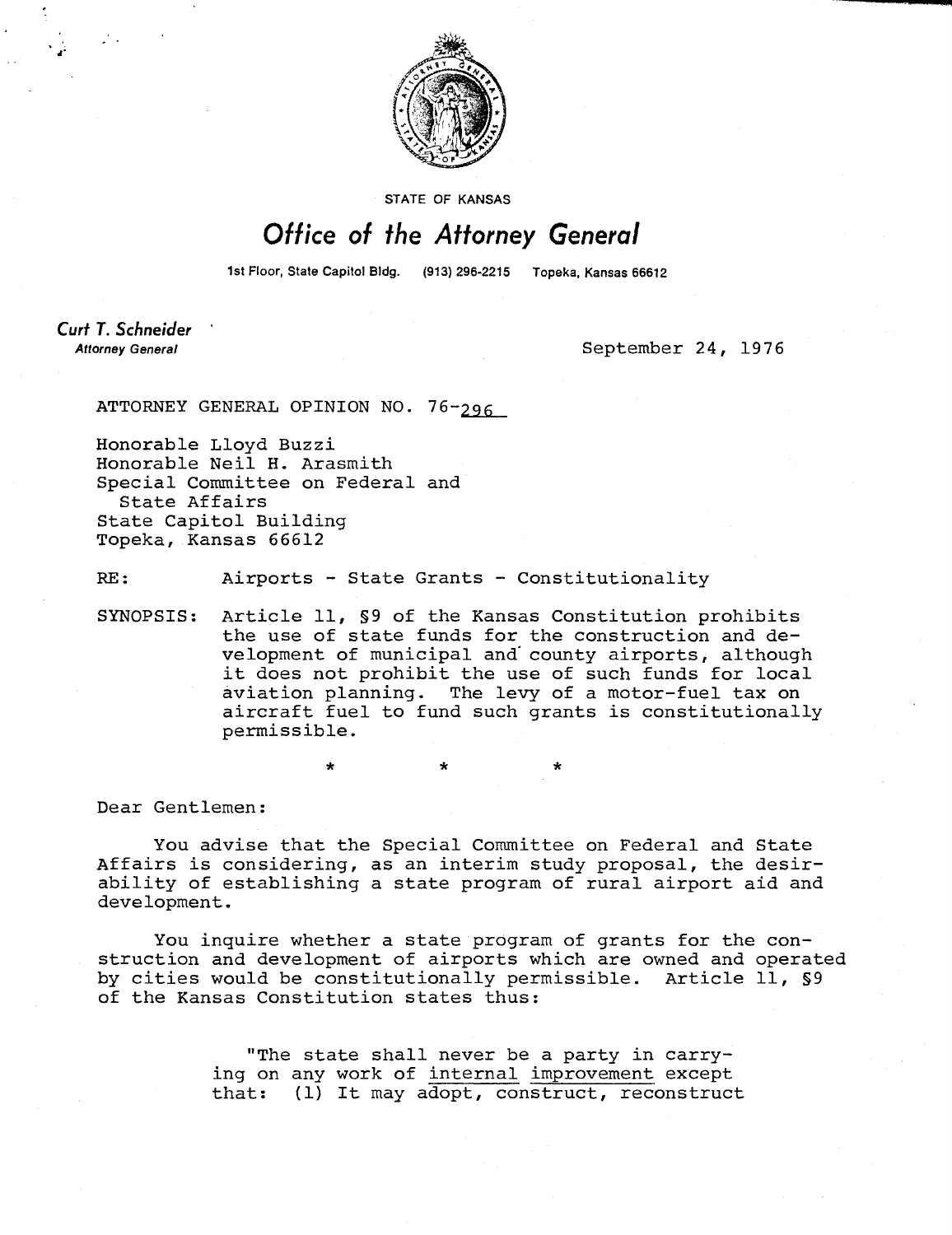Honorable Lloyd Buzzi Honorable Neil H. Arasmith Page Two

> and maintain a state system of highways, but no general property tax shall ever be laid nor general obligation bonds issued by the state for such highways; (2) it may be a party to flood control works and works for the conservation or development of water resources." [Emphasis supplied.]

In contrast to the prohibition against "internal improvements," Article 11, §6 expressly authorizes the state to undertake "public improvements." The distinction between the two was observed in State ex rel. Boynton v. State Highway Comm 'n., 138 Kan. 913, 28 P.2d 770 (1934) thus:

> "The term 'public improvements,' as used in section 5, meant public buildings which the state should need in carrying on its functions, such as the statehouse, state penal, educational and eleemosynary institutions (Wyandotte Constitutional Convention, p. 327), while the term 'internal improvements,' as used in section 8, applied to turnpikes, canals and the like." 138 Kan. at 919.

Thus, student dormitories at state universities are "public," and not "internal," improvements. Thus, as pointed out in Opinion No. 75-315, in which the question was treated at some length, the scope of the term "public improvement" was stated thus:

> "The term 'public improvement' describes, basically, improvements to property owned and used by the state in the discharge of its duties and responsibilities as a sovereign corporation, and is restricted to state buildings and improvements associated therewith."

We pointed out in that opinion that the constitutional prohibition was absolute and unqualified. In Leavenworth County v. Miller, 7 Kan. 479 (1871), the court stated thus:

> "The state as a state is absolutely prohibited from engaging in any works of internal improvement. We will concede that this prohibition does not extend to the building of a statehouse, penitentiary, state university, and such other public improvements as are used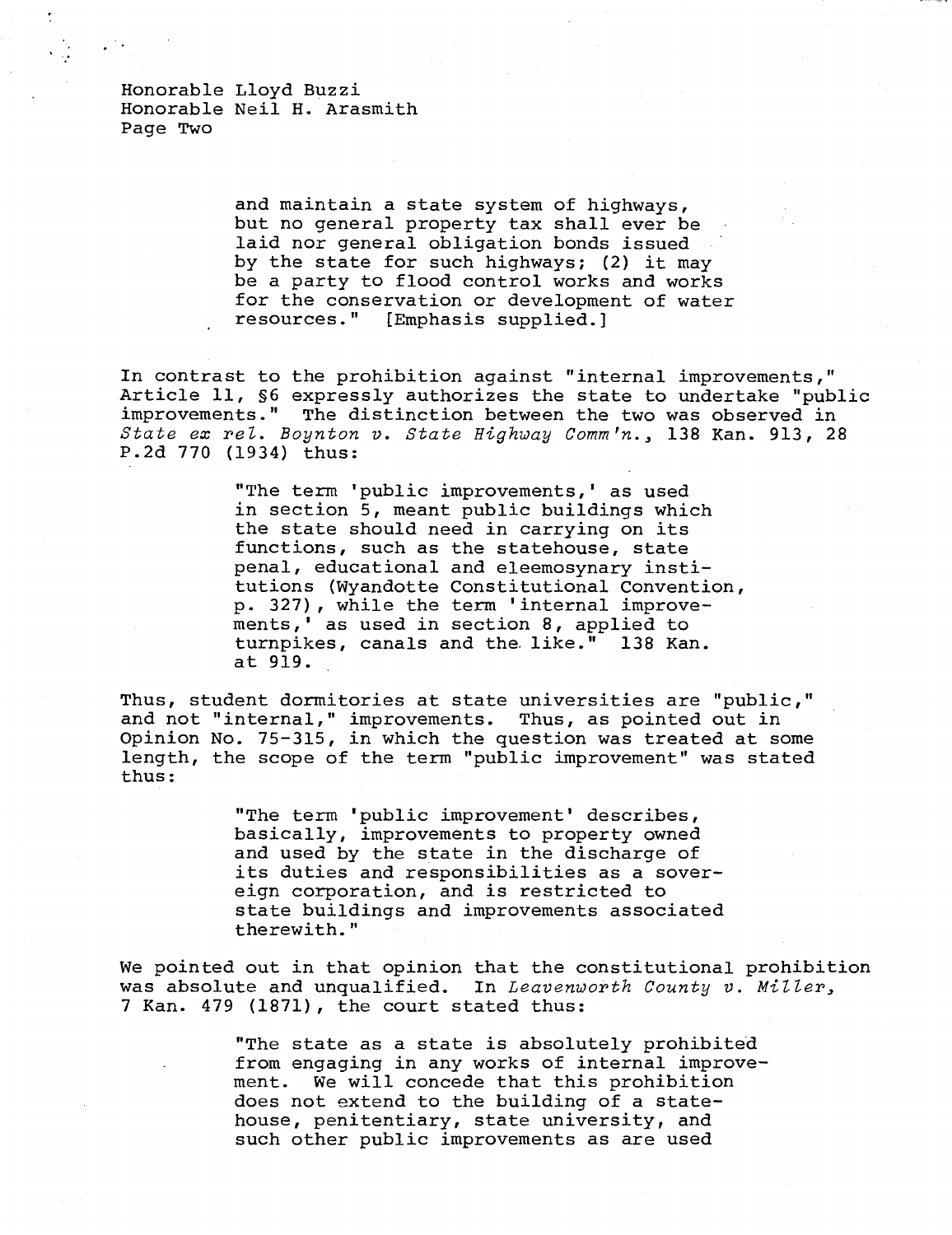Honorable Lloyd Buzzi Honorable Neil H. Arasmith Page Three

 $\ddot{\cdot}$ 

exclusively by and for the State, as a sovereign corporation; but it does extend to every other species of public improvement. It certainly extends to the construction of every species of public improvement which is used, or may be used, by the public generally . . . such as public roads, bridges, etc.  $\cdots$  [I]t is prohibited from opening up or constructing any roads, highways, bridges, ferries, streets, sidewalks, pavements, wharfs, levees, drains, waterworks, gas-works, or the like." 7 Kan. at 493.

In State ex rel. Hopkins v. Raub, 106 Kan. 196 (1920), the court stated that the construction of highways was a work of internal improvement in which the state could not engage. (Construction of a "state system of highways" is now permitted by amendments to Article 11, §9.) An airport is equally a work of internal improvement, to which the state may not be a party. Certainly, the state is a party to the construction of an airport when it appropriates funds therefor. State ex rel. Hopkins v. Raub, supra, at 202. Accordingly, I can but conclude that the adoption of a state program of grants for the construction and development of municipal airports would constitute the state a party to works of internal improvement, in violation of Article 11, §9 of the Kansas Constitution.

Secondly, you ask whether a state program of grants for the planning of airports which are owned and operated by cities or counties would be constitutionally permissible. The direction that the state shall not be a "party in carrying on any work of internal improvement" does not prohibit all state involvement whatever with cities and counties in responding to their aviation needs. In providing funds to cities and counties to survey and assess local and regional aviation uses, to project future needs, and to determine the feasibility of alternative sites for aviation facilities, state funds are not used, in my judgment, to carry on any work of improvement, but rather, to assist local authorities to determine whether such improvements are in fact needed, and if so, precisely what facilities will best serve local needs. Thus, in my judgment, state funds may be made available for planning by cities and counties, regarding local aviation facilities, within the limits of the foregoing.

Lastly, you inquire whether the imposition of a state motorfuel tax on fuels for aircraft to fund such grants would be constitutionally permissible. Article 11, §10 of the Kansas Constitution states thus: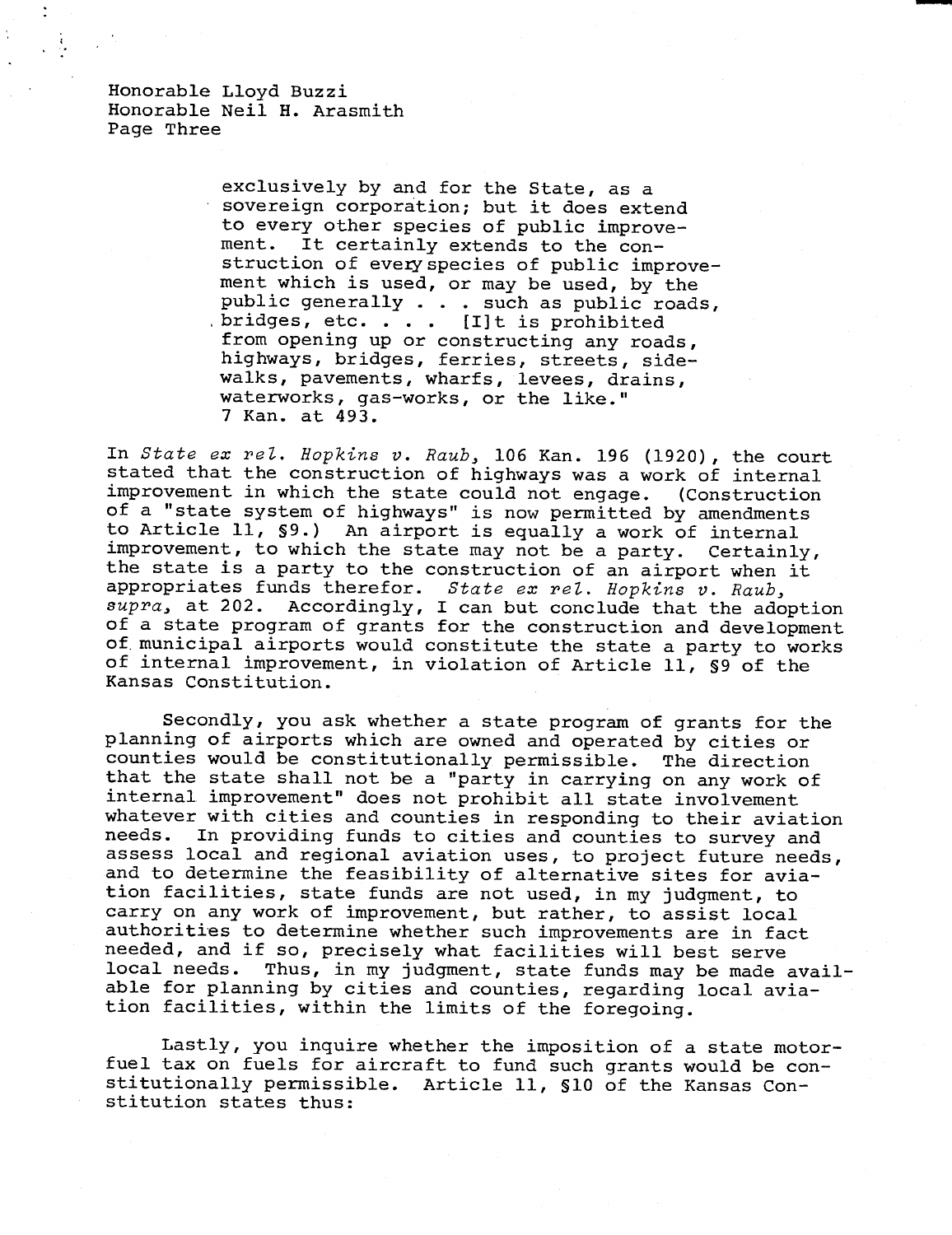Honorable Lloyd Buzzi Honorable Neil H. Arasmith Page Four

> "The state shall have power to levy special taxes, for road and highway purposes, on motor vehicles and on motor vehicles."

In State ex rel. Arn v. State Commission of Revenue and Taxation, 163 Kan. 240, 181 P.2d 532 (1947), the court pointed out that this provision was superfluous:

> "We point out, however, that this constitutional provision was not necessary in order to give the legislature that authority. The state, in its sovereign capacity, has power, through its legislature, to levy excise taxes for revenue purposes, and in fact our legislature had done so before this constitutional amendment was adopted. One may inquire if this is true, why the amendment was submitted to and adopted by the people. Perhaps the reason was that many of our citizens had questioned previous legislative acts levying such a tax, and that it was done to quiet any feeling of that kind. But, irrespective of the reason for it, it must be interpreted in harmony with not only other provisions of the constitution, but with the fundamental inherent power of the state. This legislative power arises from the fact that our government is one of the people, who act through their legislatures in enacting laws, the only restriction being that the people so acting cannot exercise powers which have been granted to the federal government by the adoption of the federal constitution or limited by our state constitution. Section 10, article 11, is a recognition of an existing power. The legislature needed no grant of such power it had previously exercised, and it is not a limitation of legislative power." [163 Kan. at 249.]

Thus, no constitutional provision was needed to authorize the levy of motor fuel taxes for road and highway purposes. Similarly, no constitutional authority is required to authorize the levy of a motor-fuel tax on aircraft fuel for whatever purpose the legislature wishes to designate. Prior to 1928, when this provision of the constitution was adopted, the legislature was free to levy a tax on fuels for whatever purpose it deemed needful, and subsequent to that amendment, it remains just as free to do so. This provision does not forbid the use of any motor-fuel tax for any purpose other than roads and highways, so long as the statute under which the tax is levied